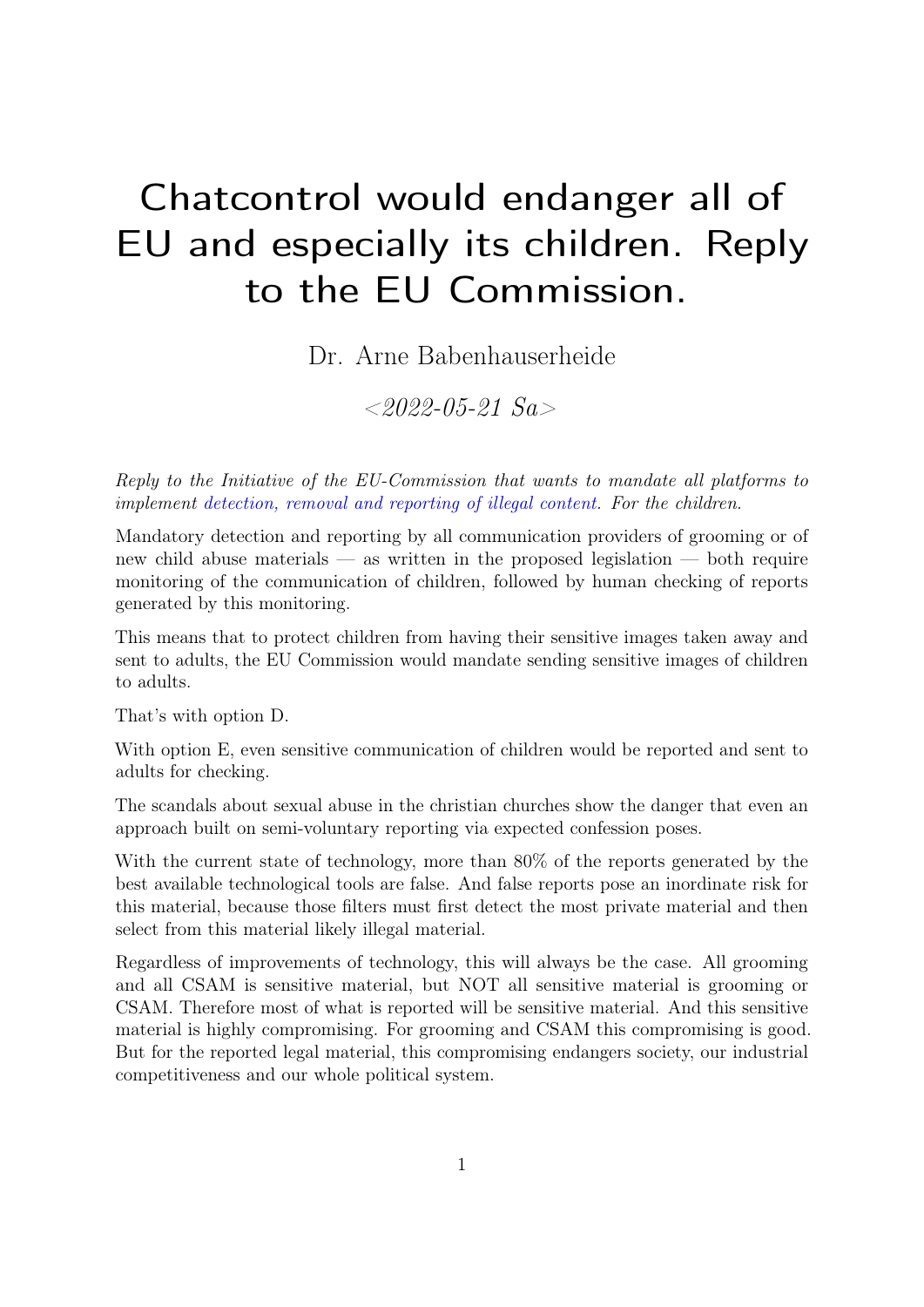The assessment of impacts ignores the danger that foreign powers might be able to access these reports or that abusers might try to get employed in a to be established EU centre or in public authorities.

If a foreign power should get hold of sensitive images or communication of members of government or its institutions, this will enable them to compromise our political system.

If a competing foreign company gets access to such material about business leaders or about employees with access to critical information, this will increase the effectiveness of their industrial espionage, enabling them to get access to even the best protected secrets.

If criminals get access to such material about regular citizens, this will enable much more vicious extortion schemes.

If child abusers get access to such material, this would cause a massive increase of child exploitation material, and it would enable them to use much more efficient grooming, because they could pressure the children with the sensitive material and claim that they have much more, because the children cannot know whether they got it from a leak of the reported material or from direct access to the mobile phone.

To take wording from a current conflict: this is a kompromat-machine: this proposal, especially but not only with option D or E, would generate highly compromising material that would endanger all citizens of the EU, all of the EU's industry, all of EU politics up to the highest levels, and even the very children this proposed legislation claims to protect.

We cannot protect children from getting sexual exploitation images sent to adults by mandating that the most sensitive images and communication of children must be sent to adults.

That's what I sent. What I did not send, because it would dilute the message I want to send legislators, is what can be done to increase protection of children against sexual exploitation.

The first measure is to create awareness campaigns with police to increase the chance that a report is taken seriously. How many women report that when they go to police because of online sexual harassment they are ignored or even laughed at. Now imagine a child going to police.

How likely is it that the police takes the appropriate action to first talk to the child, ask where the incident happened, maybe talk to the parents (if this is OK with the child!), send a well-informed officer to investigate the service the child reported (practically that means entering a game or chat without being recognized as police and watching for a while), and get in contact with the company running the service to check what is happening there?